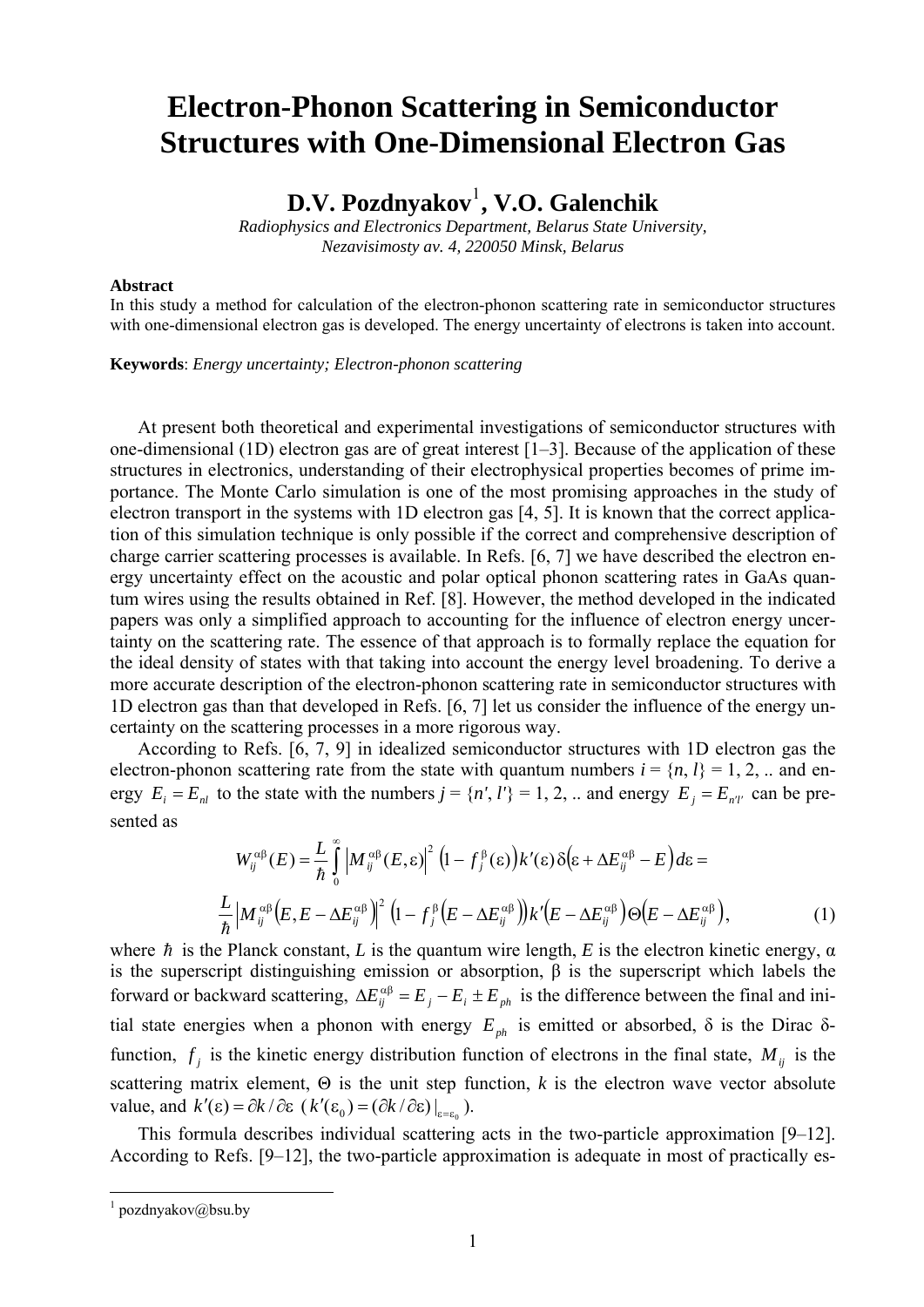sential cases and correctly describes the scattering processes in weakly perturbed quantum systems. At the same time, the neglect of multiple scattering acts yields wrong results in the scattering theory for systems with 1D electron gas [13, 14]. Therefore to take into account the multiple scattering acts it is necessary to use the following more general equation [9–11] instead of Eq.  $(1)$ :

$$
W_{ij}^{\alpha\beta}(\langle E\rangle, \Gamma_i) = \frac{L}{\hbar} \Theta(\langle E\rangle - \Delta E_{ij}^{\alpha\beta}) \times
$$
  

$$
\int_{0}^{\infty} \left| M_{ij}^{\alpha\beta}(\langle E\rangle, \varepsilon) \right|^2 (1 - f_j^{\beta}(\varepsilon)) k'(\varepsilon) \rho(\langle E\rangle, \Gamma_i, \varepsilon) d\varepsilon,
$$
 (2)

where  $\langle E \rangle$  is the average electron kinetic energy,  $\rho$  is the spectral (power) function, and Γ<sub>*i*</sub> is the energy characterizing the width of ρ. Taking into account that the probability for the particles to stay in the initial state decreases exponentially with time [9–11], the following equation for the spectral function can be derived [10, 11]:

$$
\rho(\langle E \rangle, \Gamma_i, \varepsilon) = \frac{2}{\pi} \cdot \frac{\Gamma_i}{\Gamma_i^2 + 4\left(\varepsilon + \Delta E_{ij}^{\alpha \beta} - \langle E \rangle\right)^2} + \frac{2}{\pi} \cdot \frac{\Gamma_i}{\Gamma_i^2 + 4\left(\varepsilon - \Delta E_{ij}^{\alpha \beta} + \langle E \rangle\right)^2},
$$
\n(3)

where [10]

$$
\Gamma_i = \hbar \sum_{j,\alpha,\beta} W_{ij}^{\alpha\beta} (\langle E \rangle, \Gamma_i). \tag{4}
$$

It should be noted that in Refs. [10, 11] only the first term of Eq. (3) is used as a spectral function. However, this approximation is only valid if  $(\varepsilon + \Delta E_{ij}^{\alpha\beta} - \langle E \rangle) >> \Gamma_i$ .

Thus, the calculation of electron-phonon scattering rate is reduced to solving the integral equation (4). However, this problem involves significant mathematical and computational difficulties [14]. These difficulties can be overcome by taking into account the explicit expression describing behavior of the function  $\left| M_{ij}^{\alpha\beta}(\langle E \rangle, \varepsilon) \right|^2 (1 - f_j^{\beta}(\varepsilon)) k'(\varepsilon) \varepsilon^{1/2}$  versus  $\varepsilon$ . Prescribed function is quite smooth compared with  $\varepsilon^{-1/2}$  in a wide range of  $\varepsilon$  for various types of electronphonon scattering processes [3, 6, 7, 9, 13, 15–17]. In this case the equation (2) can be transformed to

$$
W_{ij}^{\alpha\beta}(\langle E\rangle, \Gamma_{i}) \approx \frac{L}{\hbar} \left| M_{ij}^{\alpha\beta}(\langle E\rangle, \langle E\rangle - \Delta E_{ij}^{\alpha\beta}) \right|^{2} \left(1 - f_{j}^{\beta}(\langle E\rangle - \Delta E_{ij}^{\alpha\beta})\right) \times
$$
  
\n
$$
\Theta(\langle E\rangle - \Delta E_{ij}^{\alpha\beta}) k'(\langle E\rangle - \Delta E_{ij}^{\alpha\beta}) \sqrt{\langle E\rangle - \Delta E_{ij}^{\alpha\beta}} \int_{0}^{\infty} \rho(\langle E\rangle, \Gamma_{i}, \varepsilon) \varepsilon^{-1/2} d\varepsilon =
$$
  
\n
$$
\frac{L}{\hbar} \left| M_{ij}^{\alpha\beta}(\langle E\rangle, \langle E\rangle - \Delta E_{ij}^{\alpha\beta}) \right|^{2} \left(1 - f_{j}^{\beta}(\langle E\rangle - \Delta E_{ij}^{\alpha\beta})\right) k'(\langle E\rangle - \Delta E_{ij}^{\alpha\beta}) \times
$$
  
\n
$$
\Theta(\langle E\rangle - \Delta E_{ij}^{\alpha\beta}) \sqrt{\langle E\rangle - \Delta E_{ij}^{\alpha\beta}} \sqrt{\frac{2\Gamma_{i} + 2\sqrt{\Gamma_{i}^{2} + 4(\langle E\rangle - \Delta E_{ij}^{\alpha\beta})^{2}}}{\Gamma_{i}^{2} + 4(\langle E\rangle - \Delta E_{ij}^{\alpha\beta})^{2}}.
$$
\n(5)

Finally according to Eqs. (4) and (5) the problem of calculation of the electron-phonon scattering rate can be reduced to the solution of an algebraic equation with a polynomial of 8-th degree.

Thus, the method for calculation of the electron-phonon scattering rate in semiconductor structures containing one-dimensional electron gas is developed with the energy uncertainty of electrons taken into account.